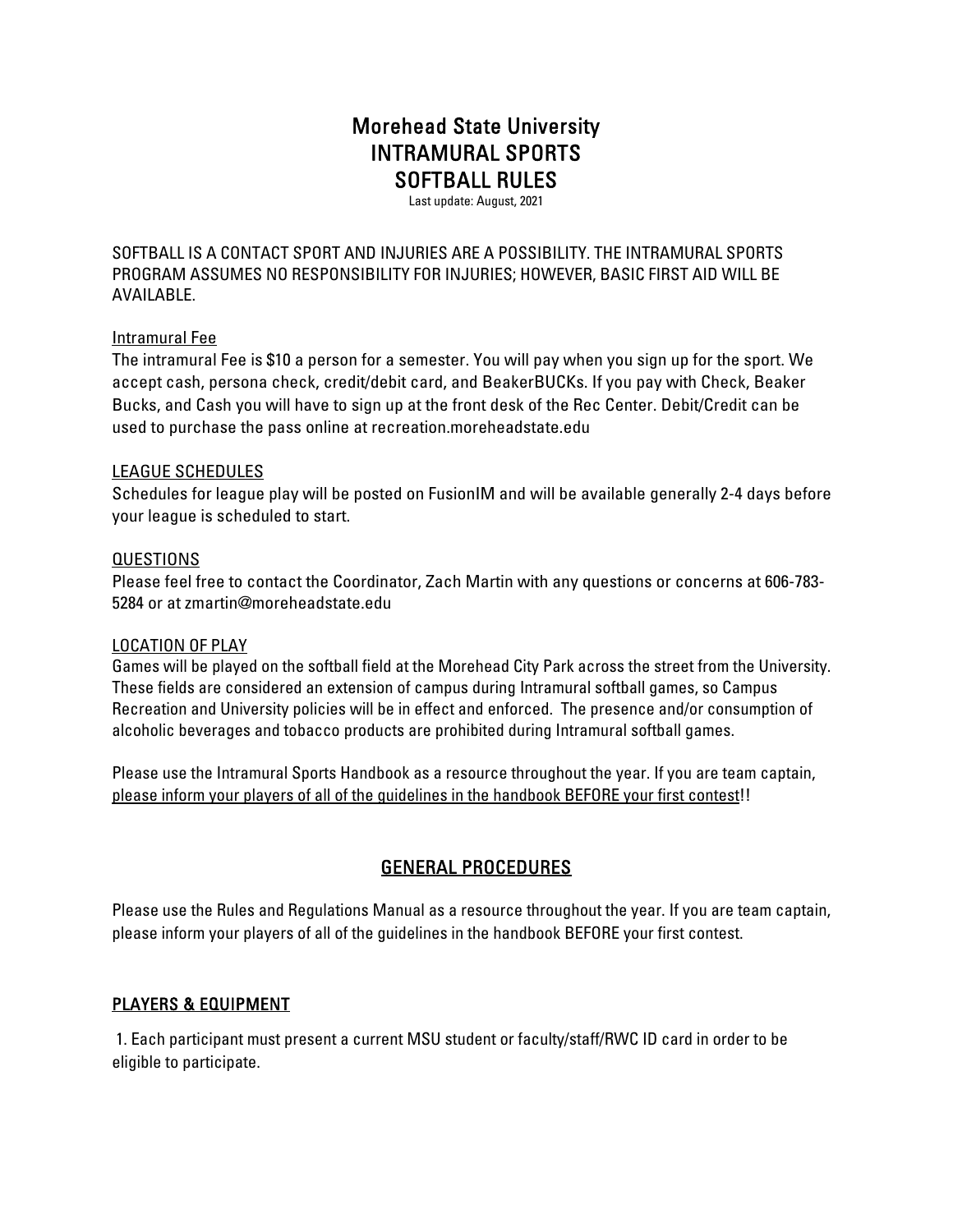2. Each Men's, Women's, and Co-Rec team shall consist of 9 players (5 men and 4 women or 4 men and 5 women for Co-Rec play). Each team must have a minimum of 7 players (4 men and 3 women or 3 men and 4 women for Co-Rec play) in order to begin a game. Only those players that are present and checked-in with the staff may be listed in a team's line-up.

 3. If at any time a team fields 7 or more players, the team must finish the game with at least the same number of players with which it began the game. In the event that a player is dropped from the line-up and cannot be replaced, an out shall be called when the missing player(s) should bat. For safety reasons, a game shall not be continued with fewer than 7 players.

4. Each team must have one of its players occupy the catcher's position at all times.

5. A team may choose to have a maximum of nine (9) batters in the team line-up and substitute batters in the line-up according to substitution rules (no additional hitter).

6. Substitutions: All substitutes must notify the Home Plate Umpire and the Scorekeeper upon entering the game. Any starting player may re-enter the game (the player must bat in the same position in the line-up at which he/she started the game). Any substitute (a player who did not start) who is then substituted for is out of the game and can re-enter. The starting player and his substitute may not be in the lineup at the same time.

7. Free substitutions will be permitted for positions in the field provided that the player(s) are in the line-up.

8. The batting team must substitute a player for the pitcher from its own team when the pitcher's turn comes up in the batting order line-up. Free substitutions will be permitted for the pitcher and starting pitchers and substitutes may re-enter as is necessary (no limit).

9. All League play shall use a regulation ASA approved 12-inch softball provided by the Intramural department

11. All bats must be official softball bats. Titanium bats and any bats not approved for play by ASA will not be permitted.

12. Regulation rubber-soled cleats, plastic cleats, detachable rubber cleats that screw into the shoe, and tennis shoes are the only permissible footwear. Sandals or metal spikes are not allowed. No player will be allowed to participate in bare feet. Cleats with any metal showing will not be allowed. No steel cleats or shoes with detachable steel cleats that screw onto the shoe may be worn.

13. Players may wear soft, pliable pads or braces on the leg, knee, or ankle. Braces made of any hard material must be covered with at least one-half inch padding for safety reasons. Under no circumstances will a player wearing a hard cast or splint be permitted to play.

## GAME FORMAT

 1. A game will consist of seven (7) innings or 50 minutes, whichever comes first. No new inning will begin once the 50-minute time limit has expired; however, any inning which has been started prior to the time limit expiring will be completed.

2. Game time is forfeit time. A team must have the minimum number of players to start a game. If there are an insufficient number of players, the opposing captain has the option of taking the win or waiting for the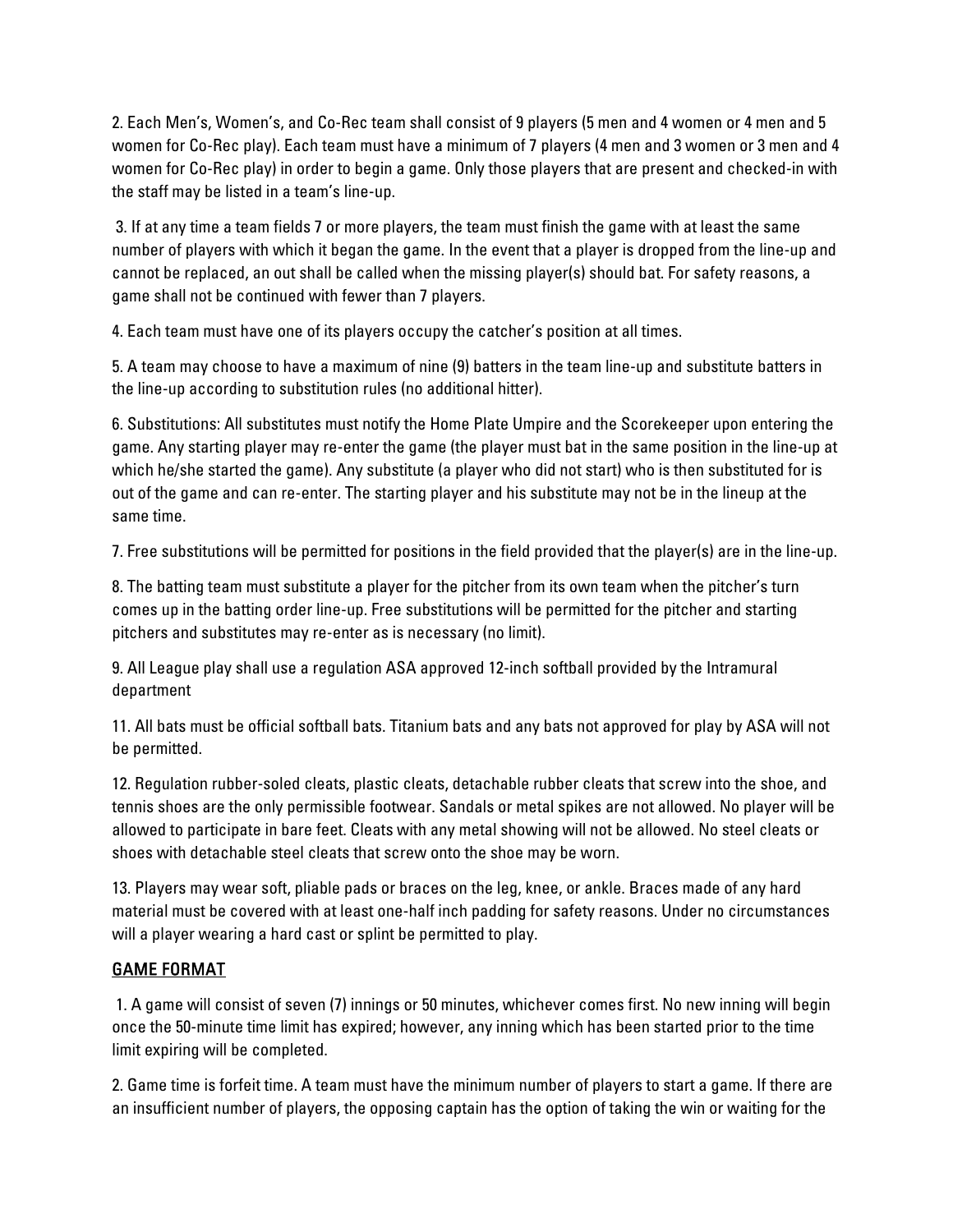minimum number of players to show. In the event that he/she decides to wait, that decision is irreversible and the game clock will begin at the scheduled game time. If a team chooses to wait, it will be required to wait until the opposing team has the minimum number of players present or a maximum of 5 minutes. Play will start as soon as the opposing team has the minimum number of players present. The minimum number of players to start a game is seven.

3. A coin toss will be held during the captain's meeting to determine which team will be the home team and which will be the visiting team.

4. Extra Innings(Playoff's Only): In the event that the score remains tied after 7 complete innings or 50 minutes, a series of extra innings will be played until the tie is broken. The offensive team shall begin its turn at bat with the player who completed the last at-bat in the previous inning placed as a runner on second base.

5. Home Run Limit: Limits for home runs hit over-the-fence will be enforced for designated leagues. On any home run that exceeds the limit, the ball is dead, it will be counted as a pitch, and runners may not advance. Any fair ball that goes over the fence after a defensive player touches it is declared a four-bases award and does not count toward the total of over-the-fence home runs. Limits are designated as follows:

### All Leagues – 6 home runs

6. Run Rule: If a team is ahead by 20 runs after 3 complete innings (2 1/2 if the home team is ahead), 15 runs after 4 complete innings (3 1/2 if the home team is ahead), or 10 runs after 5 innings (4 1/2 if the home team is ahead), then the game will be considered complete. The run rule will apply to all championship games.

7. Called Games: In the event of inclement weather or power failure of more than 15 minutes, the following will constitute a complete game: A. The time limit has elapsed or 4 innings have been completed (3 1/2 if the home team is leading). B. The time limit has elapsed and the game is called during an incomplete inning in which the home team has not tied the score or taken the lead, at which time the score will revert to what it was at the end of the last complete inning. If the game is called due to weather before the time limit or inning limit has elapsed (4 innings), then the game will be replayed from the beginning. If it becomes necessary to stop play due to inclement weather, the final decision will be made by the Intramural Supervisor on duty.

## RULES OF PLAY

1. Each batter will receive three (3) pitches delivered from his/her team's own pitcher to put the ball in fair play. Any illegal pitch will count as one of the three maximum pitches. There will be no walks. Failure to put the ball in play after three pitches will result in the batter being called out.

 2. The pitcher shall keep one foot in contact with the pitcher's plate until the ball is released. One or more steps may be taken in any direction with the free foot, provided it is taken prior to or simultaneously with the delivery of the ball. After assuming the pitching position, the pitcher must present the ball in front of his/her body for at least one second before starting the delivery motion. All ASA rules in regard to pitching apply.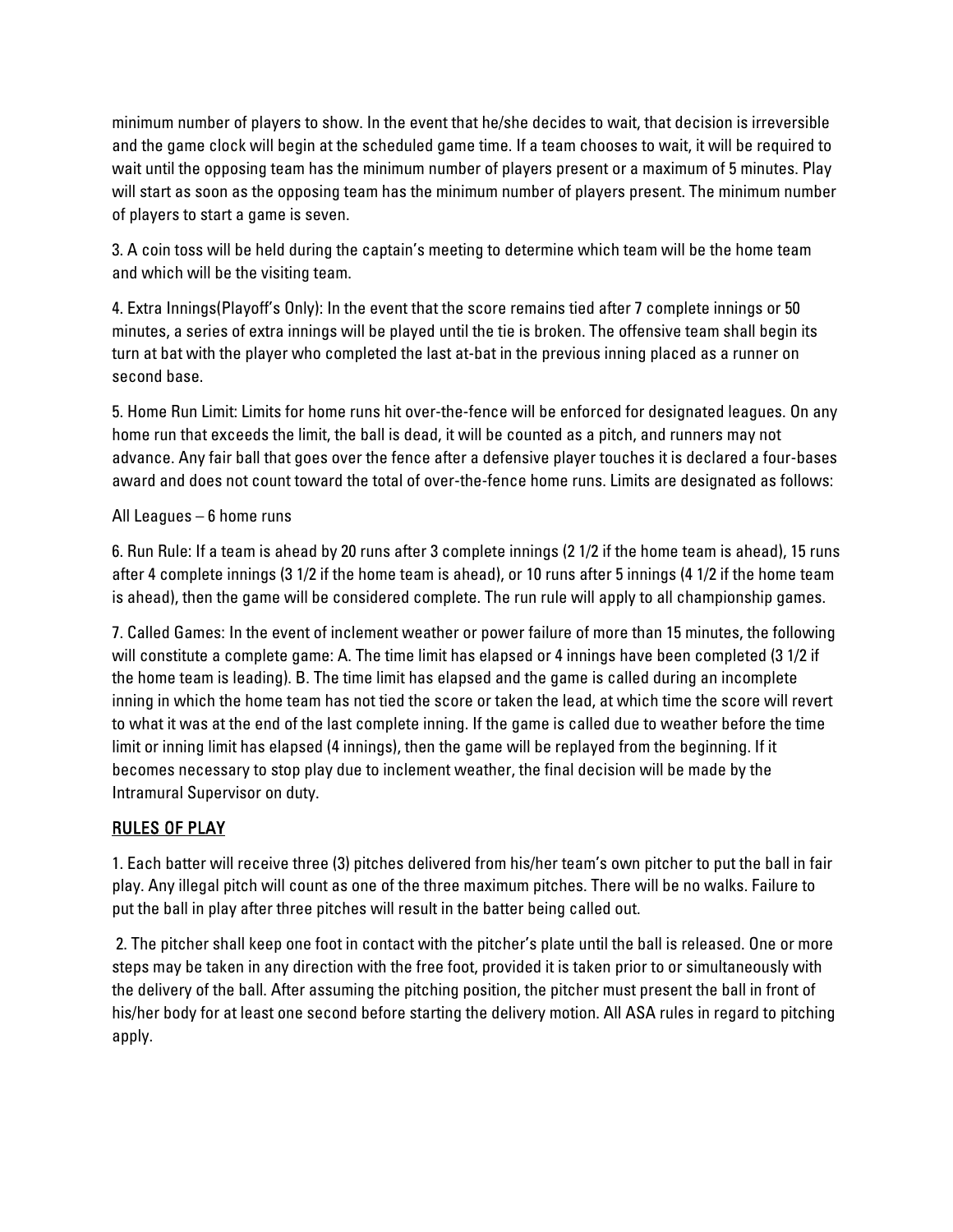3. Teams will be given no more than three warm up pitches between innings. These pitches may be reduced in number or denied at the discretion of the Umpire (in the event the game is running late or pending inclement weather).

4. The pitch must be thrown at a moderate speed and must arc at least 6 feet after leaving the pitcher's hand. This is an Umpire's judgment call. A pitch that does not meet these specifications will be considered an illegal pitch. Illegal pitches will be counted as one of the batter's three pitches.

5. Bunting, chopping the ball downward, stealing, and leading off base are not permitted. Sliding IS legal if feet first. Head first sliding is illegal into a base. It is legal if going back to a base.

6. The batting team's pitcher may not field any balls (may protect self). If a batted ball hits the pitcher, it is interference. The ball will be ruled dead, the batter is out, and all runners must return to their bases.

7. A thrown ball that hits the pitcher is ruled as if it had hit the ground unless it is ruled intentional interference. The lead runner is out and other runners return to the base occupied at the time of interference. The umpire will rule in these cases.

8. A baserunner will be declared OUT if he/she deliberately and forcefully runs into the defensive player who clearly has the ball and is waiting for the baserunner. The offender shall be ejected, the ball becomes dead and all players must return to the last base touched at the time of the collision.

9. The infield fly rule will be in effect. An infield fly is a fair fly ball (not a line drive) which can be caught by any infielder with ordinary effort when first and second bases or first, second, and third bases are occupied and there are less than 2 outs.

10. A dead ball appeal may be made on a non-judgment call. No appeals will be considered on an Umpire's judgment. An appeal must be made before the next legal pitch, intentional walk, illegal pitcher action, or before all fielders have left fair territory. To appeal a play, a team's pitcher must have the ball during a dead ball period and must stand within an 8-foot radius of the pitcher's plate. He/she must then tell the Home Plate Umpire what he/she is appealing. The Umpire(s) will then render a decision.

11. Dead Ball Territory: If the ball is in play and is overthrown into dead ball territory, then all runners will be awarded two (2) bases based on the positions of the runners at the time the ball left the fielder's hand. Runners may return to touch a missed base or a base left too soon. If two runners are between the same bases, the award is based on the position of the lead runner. A. When the first throw is made by an infielder trying for a first play, the award is made from the batter's/baserunner's position(s) at the time of the pitch. B. When an infielder makes a second attempted play or throw, or on any throw from the outfield, the award is made from the last base touched by a runner. If a fielder loses possession of the ball, such as on an attempted tag, and the ball enters dead ball territory, then each runner is awarded one base from the last base touched at the time the ball entered dead ball territory. The one-base award also applies when a fielder unintentionally carries a live ball from playable territory into dead ball territory.

12. The batting team is responsible for retrieving all balls hit out of the playing area (over the fence, foul territory, etc.)

## CO-REC RULES